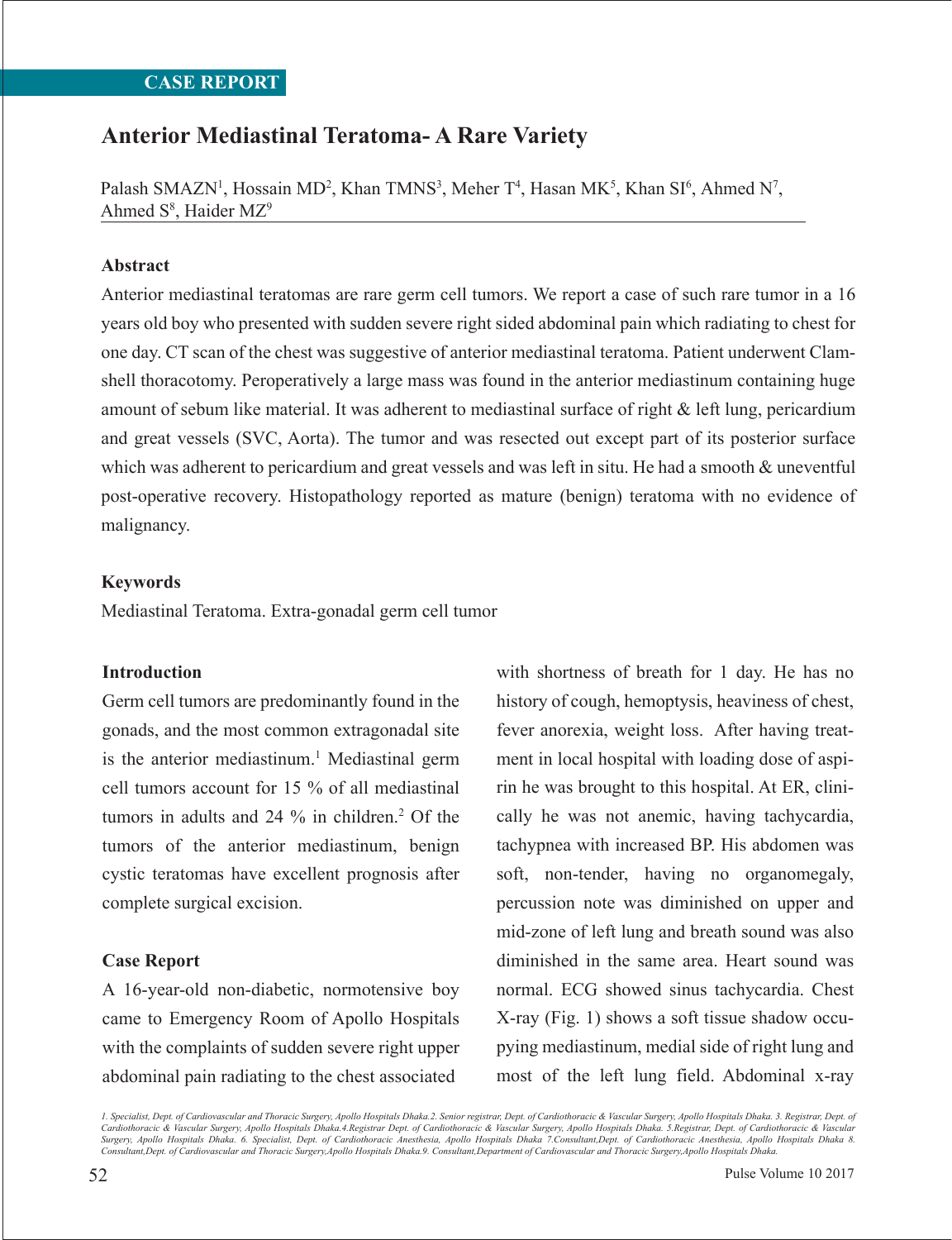Abdominal x-ray was normal. Chest Ultrasonogram: Right sided mild pleural effusion (approximate volume 65-110 ml) with basal consolidation.

CT Chest showed Large lobulated, multilocular anterior mediastinal mass (Fig. 2&3) measuring 17cm (transverse) x 8.5cm (anteroposterior) x 9.5 cm (craniocaudal) in size.

There was peripheral rim calcifications and intralesional fluid attenuation and macroscopic fat densities.The fat planes of the mass with mediastinal vascular structures are largely preserved; however, the fat planes with the **Fig. 1: Shows a soft tissue shadow occupying**





**mediastinum, medial side of right lung (→Arrows) and most of the left lung field (←Arrows).**



**Fig. 2&3: CT Chest showing large lobulated, multilocular anterior mediastinal mass (Black & White Arrows)**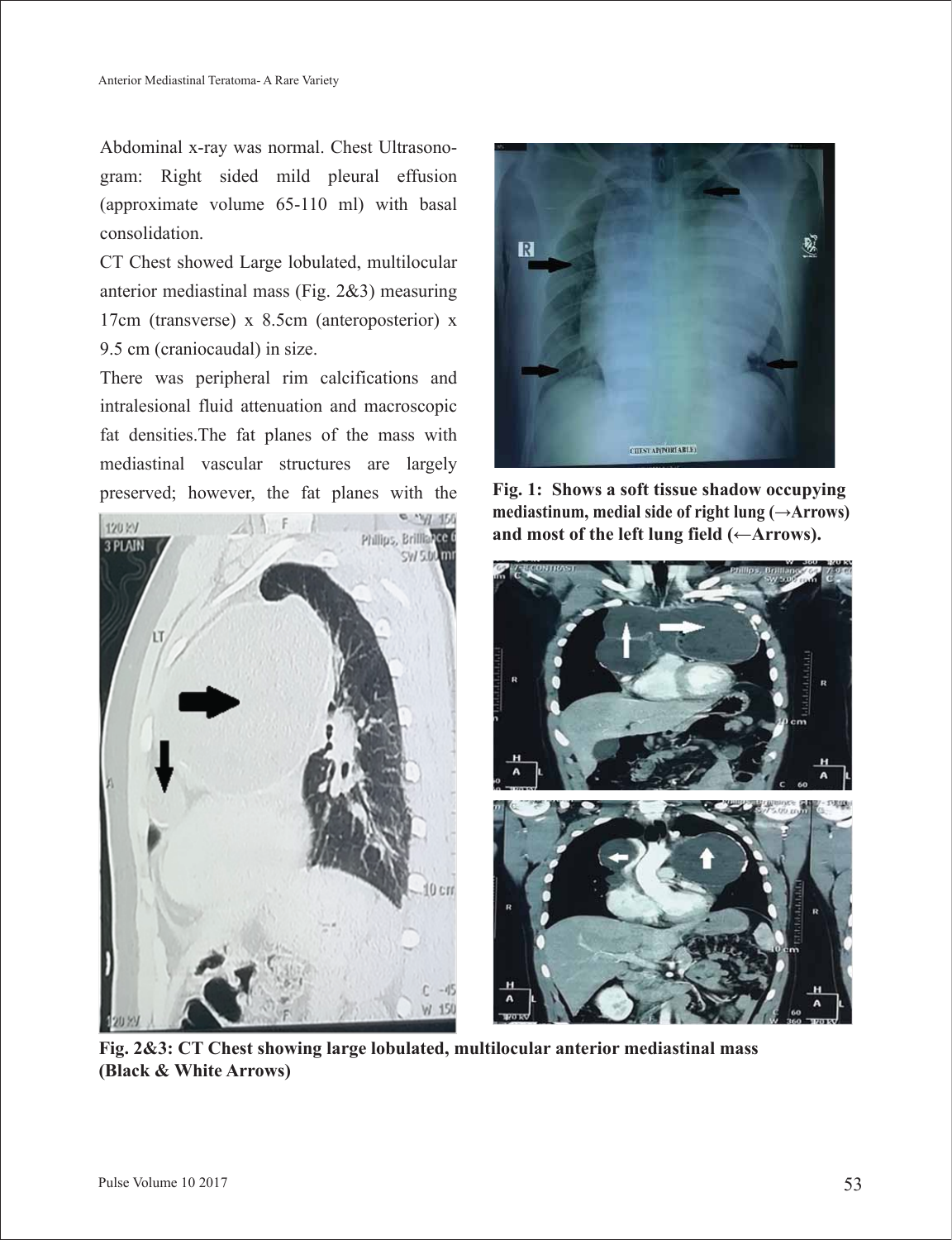## **CASE REPORT**

pericardium is indistinct at places. No suggestion of chest wall invasion was seen. Trachea and major bronchi are normal. Mediastinal vascular structures and heart otherwise appear normal. No significant mediastinal or hilar lymphadenopathy seen. Moderate right sided pleural effusion with right posterior basal segmental consolidation and basal lung atelectasis CT scan impression was large anterior mediastinal mass? Thymic/ Teratoma/ Multilocularthymic cyst with Teratoma component with right pleural effusion with basal lung consolidation and atelectasis. CT guided FNAC revealed Fairly cellular smears show acute and chronic inflammatory cells



**Fig. 4:Thoracotomy by Clamshell incision**



**Fig. 5: Large mediastinal mass adherent to adjacent structures & posterior surface of sternum(Arrows).**

admixed with foamy macrophages and clusters of regular squamous cells in a proteinaceous background. No evidence of granuloma or atypical cell is seen. Compatible with infected mediastinal cyst. The patient was planned for complete resection. Under G/A with double lumen endotracheal tube with all aseptic precaution Clamshell incision (Fig. 4) given.

A large cystic mediastinal mass (Fig. 5) was found which was adherent with upper part of mediastinal surface of right lung, upper and middle part of mediastinal surface of left lung and upper part of anterior surface of pericardium and great vessels (SVC, Aorta). Laterally it was adherent to phrenic nerve. Anterior surface of the mass could be separated from posterior surface of the sternum, and lateral surface could be separated from right and left lung, but separation from anterior surface of pericardium and great vessel was not possible as it was tightly adherent to those areas. So the tumor was perforated at multiple sites and huge amount of sebum like material (Fig. 6) was removed from multiple segment. After removal of all sebaceous materials, the tumor was resected out except part of posterior surface of the mass which was adherent to pericardium and great vessels which was left in situ.

Resected part (Fig. 7) of the mass was sent for histopathological examination. After achieving haemostasis and thorough mediastinal toileting chest was closed keeping two drains in both pleural cavities. Serial postoperative X-rays showed good right lung expansion (Fig. 8).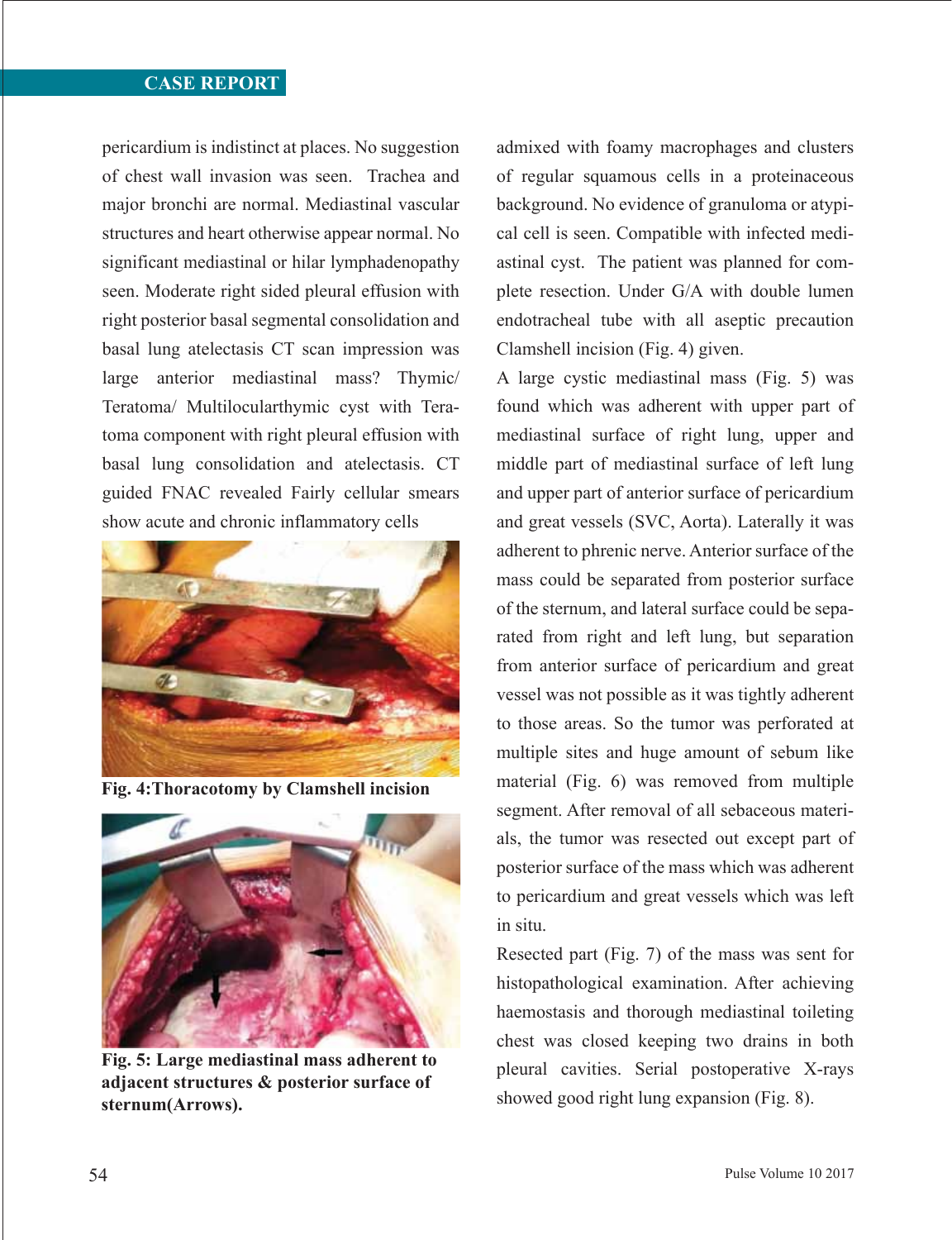

**Fig. 6 (a &b): Tumour containing huge amount of sebum like material**



**Fig. 7: The tumor was removed in multiple segments and sent for histopathology**

In histopathology, sections from the submitted specimen reveal the features consistent with mature teratoma. No evidence of malignancy is seen. His postoperative course was uneventful and was discharge to home on 9th post-op day. On subsequent visits in OPD till date he was found to be recovered well without any significant complication and no evidence of recurrence.



**Fig. 8: Postoperative X-rays showed good right lung expansion**

recurrence. However as small part of the tumor was left in situ so there is chance of recurrence so he is advised to follow up in OPD on regular basis for at least 2 years.

### **Discussion**

Germ cell tumors are uncommon neoplasms that usually arise in the gonads. The most common